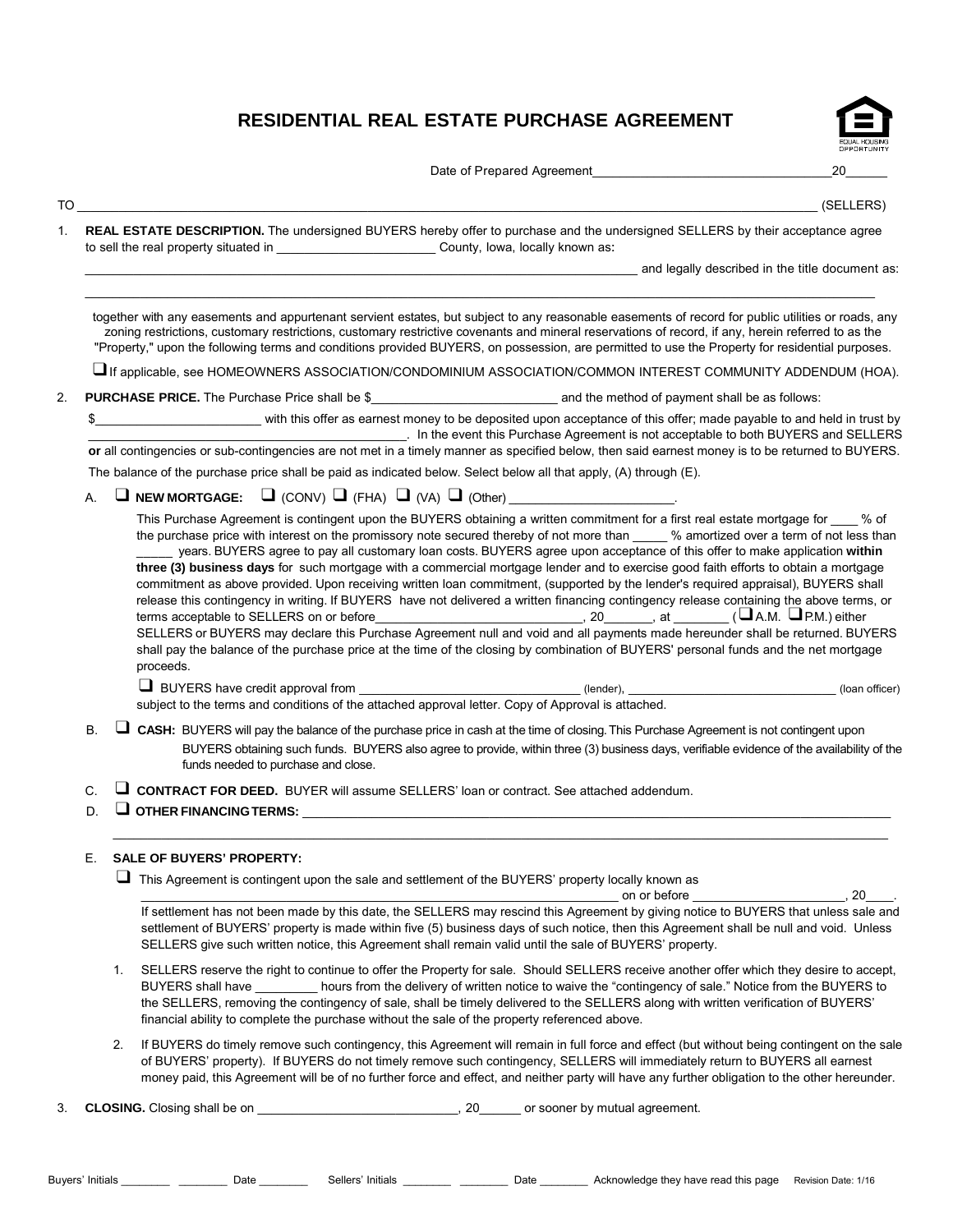- 4. **POSSESSION.** If BUYERS timely perform all obligations, possession for the Property shall be delivered to BUYERS as follows:
	- $\Box$  At the time of closing.
	- $B.$   $\square$  On \_\_\_\_\_\_\_\_\_\_\_\_\_\_\_\_\_\_\_\_\_\_\_\_\_\_\_\_, 20\_\_\_\_\_\_, at \_\_\_\_\_\_\_\_\_ ( $\square$  A.M.  $\square$  P.M.)

If for any reason the closing is delayed, the BUYERS and SELLERS may make a separate agreement with adjustments as to the date of possession in the form of an amendment or interim occupancy agreement. Any unpaid balance, rents, interest or insurance for these purposes, shall be adjusted as of the date of possession and shall bear interest at the rate of  $\%$  per annum.

- 5. **REAL ESTATE TAXES.** The SELLERS shall be responsible for all real estate taxes that are attributable to the SELLER'S ownership of the property which shall include taxes that are liens for prior years and taxes that are due and payable for the fiscal year in which the closing occurs. **Subsequent taxes shall be provided for by one of the following methods:**
	- A. ❑ BUYERS shall be given a credit for all subsequent taxes prorated to the date of the closing. Subsequent taxes shall be calculated using the latest known applicable assessed value(s), roll back(s), exemption(s) and levy of record at the time of closing.
	- $\mathsf{B}$ .  $\Box$  There shall be no proration of subsequent taxes.
- 6. **SPECIAL ASSESSMENTS.** SELLERS shall pay in full all Special Assessments and all certified liens of record as of the date of closing. All Association fees, if any, shall also be paid currently by the SELLERS to date of closing. Any preliminary or deficiency assessments which cannot be discharged by payment at closing shall be paid through a written escrow account with sufficient funds to pay such liens when payable, with any unused funds to be returned to the SELLERS without further signatures of the BUYERS. All charges for solid waste, trash removal, sewage, utility bills and assessments for maintenance that are attributable to the SELLERS ownership shall be paid by the SELLERS.
- 7. **FIXTURES.** All property that integrally belongs to or is part of the Property, whether attached or detached, such as light fixtures, shades, rods, blinds, automatic garage door openers and transmitter units, all drapery rods and curtain rods, awnings, windows, storm doors, screens, plumbing fixtures, water heaters, water softeners (unless water softener is rental), automatic heating equipment, air conditioning equipment, wall-to-wall carpeting, mirrors attached to walls or doors, fireplace screen and grate, attached barbecue grills, weather vane, all built-in kitchen appliances, built-in items and electrical service cable, outside television towers and antenna, fencing, gates and landscaping shall be considered a part of Property and also including the following:

\_\_\_\_\_\_\_\_\_\_\_\_\_\_\_\_\_\_\_\_\_\_\_\_\_\_\_\_\_\_\_\_\_\_\_\_\_\_\_\_\_\_\_\_\_\_\_\_\_\_\_\_\_\_\_\_\_\_\_\_\_\_\_\_\_\_\_\_\_\_\_\_\_\_\_\_\_\_\_\_\_\_\_\_\_\_\_\_\_\_\_\_\_\_\_\_\_\_\_\_\_\_\_\_\_\_\_\_\_\_\_\_\_\_\_ \_\_\_\_\_\_\_\_\_\_\_\_\_\_\_\_\_\_\_\_\_\_\_\_\_\_\_\_\_\_\_\_\_\_\_\_\_\_\_\_\_\_\_\_\_\_\_\_\_\_\_\_\_\_\_\_\_\_\_\_\_\_\_\_\_\_\_\_\_\_\_\_\_\_\_\_\_\_\_\_\_\_\_\_\_\_\_\_\_\_\_\_\_\_\_\_\_\_\_\_\_\_\_\_\_\_\_\_\_\_\_\_\_\_\_

Each of the above included items are fixtures that integrally belong to or is a part of the Property. In the event any of the above items are characterized as personal property, such personal property items are not considered a part of the Property and shall be transferred with no monetary value, free and clear of all liens and encumbrances. The following items shall be excluded:

- 8. DEED. Upon payment of the purchase price, SELLERS shall convey the Property to BUYERS or their assignees, by Deed, free and clear of all liens, restrictions, and encumbrances except as provided in this Agreement. Any general warranties of title shall extend only to the time of acceptance of this offer, with special warranties as to acts of SELLERS continuing up to time of delivery of the deed.
- 9. **TIME IS OF THE ESSENCE.** Time is of the essence in this Purchase Agreement.

## 10. **CONDITION OF PROPERTY.**

- A. The Property as of the date of this Purchase Agreement including buildings, grounds, and all improvements will be preserved by the SELLERS in its present condition until possession, ordinary wear and tear excepted. The SELLERS warrant that the heating, electrical, plumbing, and air conditioning systems, well (if applicable) and all included appliances will whether subject to inspection set forth hereinafter or not, be in good working order and condition as of the date of delivery of possession. In determining whether or not the warranted systems are in good working condition and, for the purpose of inspecting the Property as outlined in Paragraph 10C (1) of this Purchase Agreement, working condition shall be defined as operating in a manner in which the item was designed to operate.
- B. **HOME WARRANTY:** A home warranty insurance policy with a duration of \_\_\_\_\_\_\_\_ year(s) is to be ordered and paid for by: ❑SELLERS ❑BUYERS ❑N/A ❑See OTHER PROVISIONS in Paragraph 25.
- C. **HOME INSPECTION:** The BUYERS must choose one of the following alternatives relative to the condition and quality of the Property:
	- 1)  $\Box$  By\_\_\_\_\_\_\_\_\_\_\_\_ ( $\Box$ A.M.  $\Box$  P.M.) on\_\_\_\_\_\_\_\_\_\_\_\_\_\_\_\_\_\_\_\_\_\_\_\_\_\_\_\_\_\_\_\_\_\_\_, the BUYERS may, at their sole expense, have the Property inspected by a person or persons of their choice, including but not limited to a qualified home inspector, contractor(s), engineer(s), or other such professional(s), to determine if there are major deficiencies in the FOLLOWING MAJOR COMPONENTS of the Property: central heating system, central cooling system, plumbing system, well and well water (if applicable), electrical system, roof, walls, ceilings, floors, foundation and basement. SELLERS and BUYERS acknowledge that the property may have imperfect cosmetic conditions that do not affect the working condition of the item and are not considered major deficiencies, including, but not limited to, broken seals in windows; minor tears, worn spots, or discoloration of floor coverings, wallpaper, or window treatments; nail holes, scratches, dents, scrapes, or chips in ceilings, walls, floors; and/or surface cracks in driveways or patios. Failure to meet present construction standards and code requirements is not considered a deficiency in the Property unless it is new construction, or unless that failure produces a condition which creates an unreasonable danger or risk to the Property or to its occupants.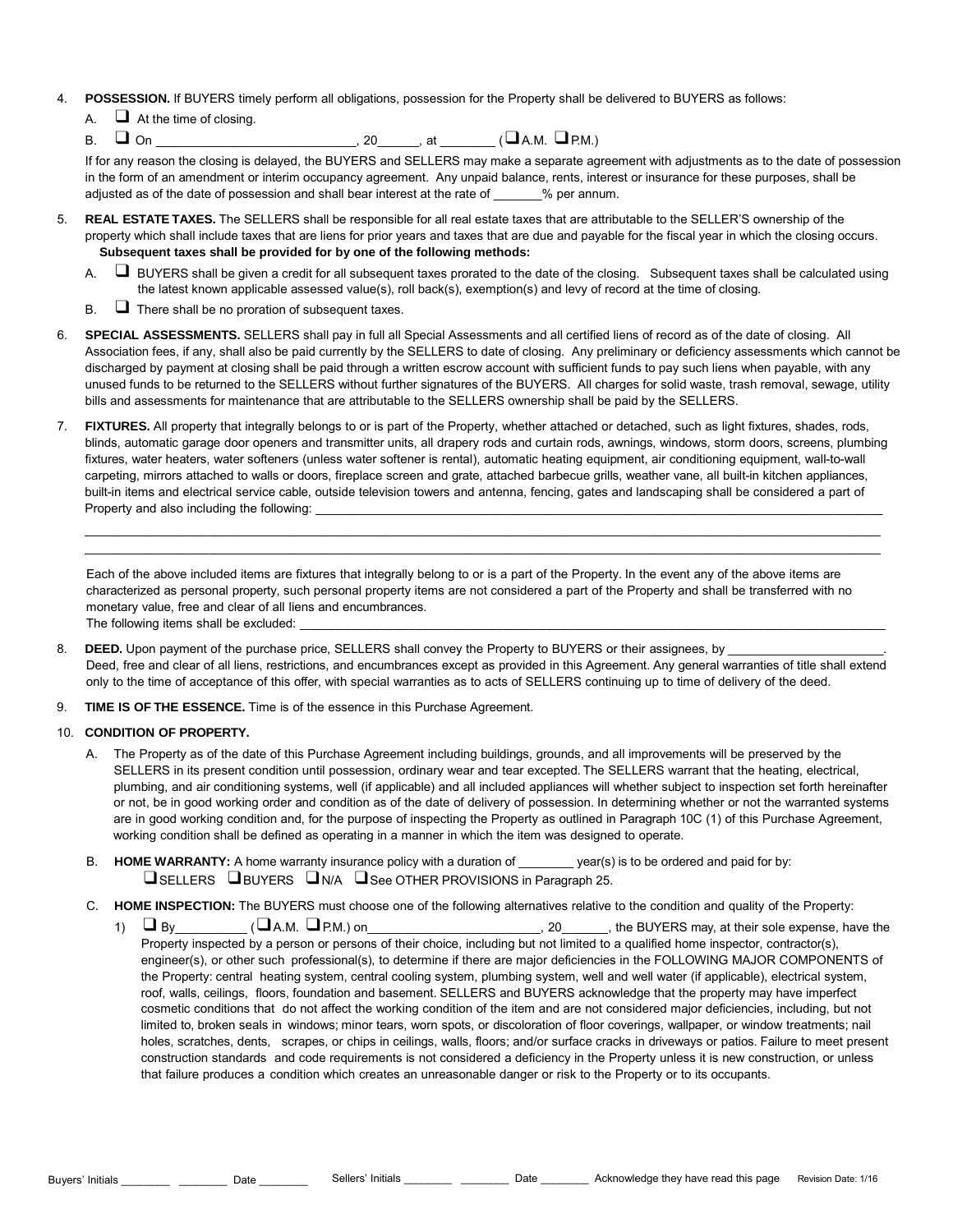**RESPONSE TO HOME INSPECTION FINDINGS:** By the same date indicated in this Section 10C(1), BUYERS must notify the SELLERS in writing of any MAJOR deficiencies for which they are requesting remedies. The notification must be accompanied by a copy of a written inspection report from a qualified inspector identifying the deficiencies. SELLERS shall, within FIVE (5) calendar days after receipt of BUYERS' notification, notify the BUYERS in writing either that (1) SELLERS agree to remedy the deficiencies as requested by BUYERS, in which case this Purchase Agreement as so modified shall be binding on all parties, or (2) SELLERS do not agree to the remedy request in whole or in part and offer a counter proposal to BUYERS. Upon receipt of said counter proposal from SELLERS, the BUYERS shall have FIVE (5) days in which to accept the SELLERS' counter proposal by signing it, or to notify the SELLERS in writing that such steps are not acceptable, in which case, either SELLERS or BUYERS may declare this offer null and void, and any earnest money shall be returned to BUYERS. IN THE ABSENCE OF WRITTEN NOTICE OF ANY DEFICIENCY FROM BUYERS, OR, IF BUYERS FAIL TO RESPOND TO THE SELLERS COUNTER PROPOSAL, WITHIN THE TIME SPECIFIED HEREIN, THIS PROVISION SHALL BE DEEMED WAIVED BY PARTIES AND THIS PURCHASE AGREEMENT SHALL REMAIN IN FULL FORCE AND EFFECT. IF THE SELLERS FAIL TO RESPOND TO THE BUYERS' REMEDY REQUEST WITHIN THE TIME SPECIFIED HEREIN, BUYERS MAY DECLARE THE OFFER NULL AND VOID AND ALL EARNEST MONEY SHALL BE RETURNED.

- 2) ❑\_\_\_\_\_\_\_\_ BUYERS acknowledge that they have been advised of their right of property inspection and have declined to make said Initials inspection.
- D. **RADON INSPECTION:** The BUYERS must choose one of the following alternatives relative to the presence of radon in the home:
	- 1) ❑ By \_\_\_\_\_\_\_ (❑A.M. ❑P.M.) on\_\_\_\_\_\_\_\_\_\_\_\_\_\_\_\_\_\_\_\_\_\_\_\_, 20\_\_\_\_\_\_\_, the Buyers may, at their sole expense, have the Property tested for the presence of radon gas. Such test shall be conducted by an Iowa Certified Radon Specialist. SELLER agrees to sign documents required for the test to be completed and agrees to cooperate with the specialist in carrying out the test. By the same date, BUYERS must notify SELLER in writing of any radon in excess of \_\_\_\_\_ pCI/L. The notification shall be accompanied by a copy of the written radon report. The cost of mitigation, if necessary, shall be negotiated within the time frames and remedies in paragraph 10C(1).
	- 2)  $\Box$  BUYERS acknowledge that they have been advised of their right to conduct a radon test and have declined to order Initials said test.
- E. **TERMITE INSPECTION:** The BUYERS must choose one of the following alternatives relative to wood destroying insects:
	- 1)  $\Box$  By  $\Box$  ( $\Box$ A.M.  $\Box$  P.M.) on  $\Box$  . 20  $\Box$  BUYERS may, at BUYERS' expense, have the Property inspected for termites or other wood destroying insects by a licensed Pest Inspector. If active infestation or damage due to prior infestation is discovered, SELLERS shall have the option of either having the Property treated for infestation by a licensed Pest Exterminator and having any damage repaired to the BUYERS' satisfaction, or declaring this Purchase Agreement void. This provision shall not apply to fences, trees, shrubs, or out buildings other than garages. BUYERS may accept the Property in its existing condition without such treatment or repairs. IF BUYERS ARE OBTAINING VA FINANCING, THEN THE COST OF THE TERMITE INSPECTION SHALL BE BORNE BY THE SELLERS.
	- 2)  $\Box$  BUYERS acknowledge that they have been advised of their right of a pest inspection and have declined to make said<br>Initials unless required by lending institution at which time said inspection would be at BUYERS' e unless required by lending institution at which time said inspection would be at BUYERS' expense and the BUYER will have the same rights as under paragraph  $9E(1)$  if active infestation or damage due to prior infestation is discovered.
- F. **SEPTIC SYSTEM INSPECTION:** The BUYERS must choose one of the following alternatives relative to a septic system inspection:
	- 1) ❑ SELLERS represent and warrant to BUYERS that the Property is not served by a private sewage disposal system, and there are no known private sewage disposal systems on the Property.
	- 2) ❑ The Property is served by a private sewage disposal system, or there is a private sewage disposal system on the Property. SELLERS and BUYERS agree to the provision selected in the attached Addendum for Inspection of Private Sewage Disposal System.
	- $3)$   $\square$  SELLERS and BUYERS agree that this transaction IS exempt from the time of transfer inspection requirements by reason that

\_\_\_\_\_\_\_\_\_\_\_\_\_\_\_\_\_\_\_\_\_\_\_\_\_\_\_\_\_\_\_\_\_\_\_\_\_\_\_\_\_\_\_\_\_\_\_\_\_\_\_\_\_\_\_\_\_\_\_\_\_\_\_\_\_\_\_\_\_\_\_\_\_\_\_\_\_\_\_\_\_\_\_\_\_\_\_\_\_\_\_\_\_\_\_\_\_\_\_\_\_.

- G. **WELL TEST:** The BUYERS must choose one of the following alternatives relative to a well test:
	- 1) ❑ SELLERS represent and warrant to BUYERS that the Property is not served by a well, and there are no known wells on the Property.
	- 2)  $\Box$  SELLERS, at SELLERS' expense, shall provide BUYERS, within days after acceptance of this offer, a report issued by the county health department, or a qualified testing service, indicating the location of any well on the Property and that water from each well (1) is safe for its intended use and (2) is in sufficient quantity for its intended use. If BUYERS receive an unsatisfactory report, the basis for which cannot be resolved between BUYERS and SELLERS within days of receipt thereof, then upon written notice from BUYERS to SELLERS, this agreement shall be null and void and all earnest money paid shall be returned to BUYERS.
- H. The BUYERS shall be permitted access to the Property prior to possession or closing, whichever is sooner, in order to determine that there have been no changes in the condition of the Property except those mutually agreed upon and that it is ready for BUYERS' possession. At the time of closing or possession, whichever occurs sooner, BUYERS will accept Property in its present condition without further warranties or guarantees by SELLERS concerning the condition of the Property. This, however, shall not relieve the SELLERS of any liability for any condition(s) that is (are) defined as latent defect(s) or any express written warranties contained in this Purchase Agreement or other written agreement between the parties; nor shall this paragraph relieve the Sellers of any liability for any implied warranty applicable under Iowa law."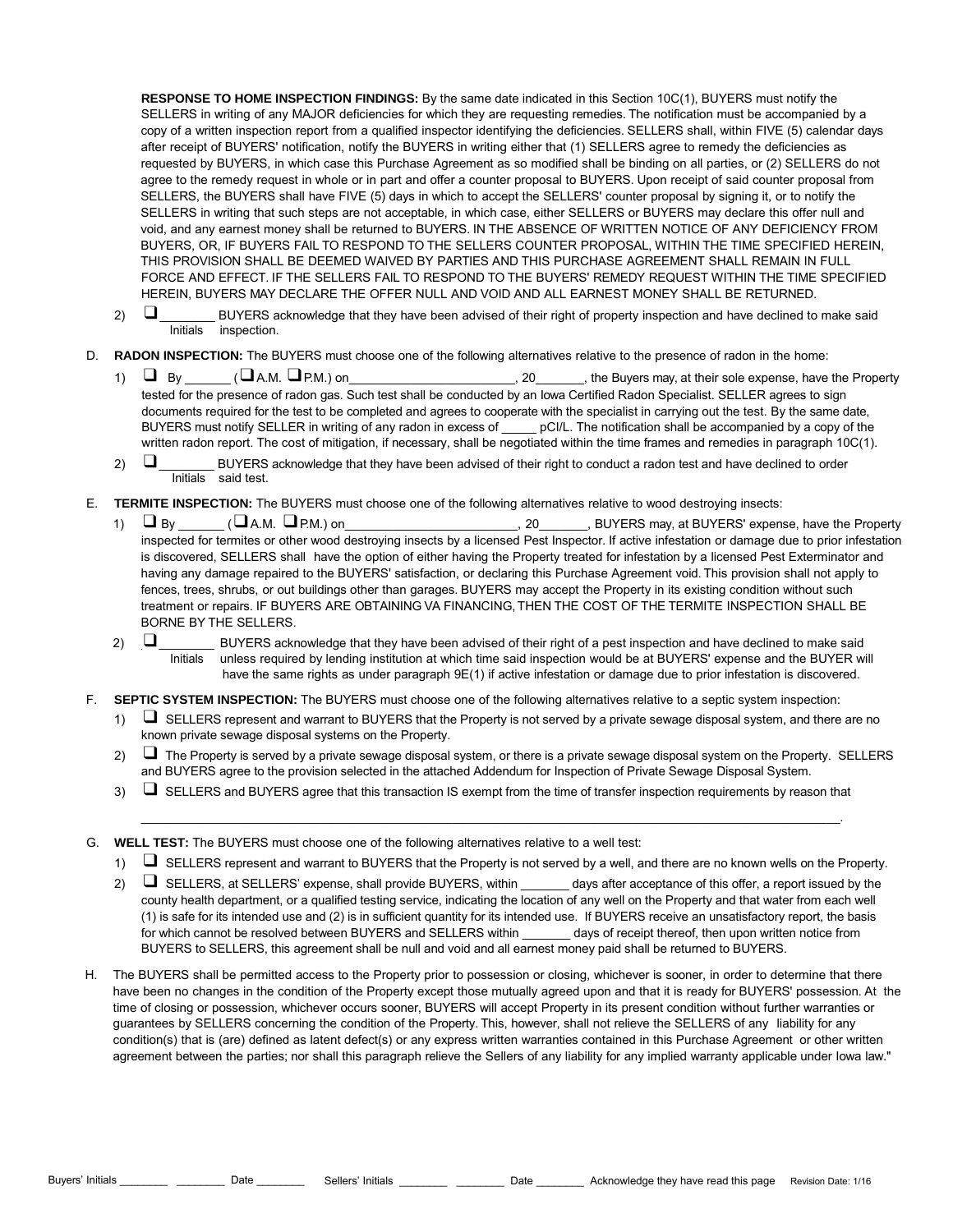- 11. **INSURANCE.** SELLERS shall bear the risk of loss or damage to the Property prior to closing or possession, whichever first occurs. SELLERS agree to maintain existing insurance and BUYERS may purchase additional insurance. In the event of substantial damage or destruction prior to closing, this Purchase Agreement shall be null and void, unless otherwise agreed by the parties. The Property shall be deemed substantially damaged or destroyed if it cannot be restored to its present condition on or before the closing date; provided, however, BUYERS shall have the option to complete the closing and receive insurance proceeds regardless of the extent of damages.
- 12. **USE OF PURCHASE PRICE.** At time of settlement, funds of the purchase price may be used to pay taxes and other liens and to acquire outstanding interests, if any, of others.
- 13. **ABSTRACT AND TITLE.** SELLERS, at their expense, shall promptly obtain an abstract of title to the Property continued through the date of acceptance of this offer, and deliver it to BUYERS for examination. It shall show merchantable title in SELLERS' names in conformity with this Purchase Agreement, Iowa law, and Title Standards of the Iowa State Bar Association. The abstract shall become the property of the BUYERS when the purchase price is paid in full. SELLERS shall pay the costs of any additional abstracting and title work due to any act or omission of SELLERS, including transfers by or the death of SELLERS or their assignees. If, at the time of closing there remains unresolved title objections, the parties agree to escrow from the sale proceeds a sufficient amount to protect the BUYERS' interests until said objections are corrected, allowing a reasonable time for the corrections of said objections; provided, however, that if the commercial mortgage lender of the BUYERS will not make the mortgage funds available with such escrow, the provisions for escrow for title defects shall not be applicable.
- 14. **JOINT TENANCY IN PROCEEDS AND IN REAL ESTATE.** If SELLERS, immediately preceding acceptance of the offer, hold title to the Property in joint tenancy with full right of survivorship, and the joint tenancy is not later destroyed by operation of law or by acts of the SELLERS, then the proceeds of this sale, and continuing or recaptured rights of SELLERS in the Property, shall belong to SELLERS as joint tenants with full right of survivorship and not as tenants in common; and BUYERS, in the event of the death of either SELLER, agree to pay any balance of the price due SELLERS under this Purchase Agreement to the surviving SELLER and to accept a deed from the surviving SELLER consistent with paragraph 8.

### **BUYERS HEREBY STATE THE DESIRE TO TAKE TITLE IN THE FOLLOWING MANNER:**

 $\Box$  Joint Tenants  $\Box$  Tenants in Common  $\Box$  As a single Person  $\Box$  Other

15. **JOINDER BY SELLER'S SPOUSE.** SELLER'S spouse, if not a title holder immediately preceding acceptance of this offer, executes this Purchase Agreement only for the purpose of relinquishing of all rights of dower, homestead and distributive share or in compliance with Section 561.13 of the Iowa Code and agrees to execute the deed or real estate contract for this purpose.

#### 16. **REMEDIES OF THE PARTIES.**

- A. If BUYERS fail to timely perform this contract, SELLERS may forfeit it as provided in the Iowa Code, and all payments made shall be forfeited or, at SELLERS' option, upon Thirty (30) days written notice of intention to accelerate the payment of the entire balance because of such failure (during which thirty days such failure is not corrected) SELLERS may declare the entire balance immediately due and payable. Thereafter this contract may be foreclosed in equity and the Court may appoint a receiver.
- B. If SELLERS fail to timely perform this contract, BUYERS have the right to have all payments made returned to them.
- C. BUYERS and SELLERS also are entitled to utilize any and all other remedies or actions at law or in equity available to them and shall be entitled to obtain judgment for costs and attorney fees as permitted by law.
- 17. **STATEMENT AS TO LIENS.** If BUYERS intend to assume or take subject to a lien on the Property, SELLERS shall furnish BUYERS with a written statement prior to closing from the holder of such lien, showing the correct balance due.
- 18. **APPROVAL OF COURT.** If the Property is an asset of any estate, trust or conservatorship, this Purchase Agreement is contingent upon Court approval unless declared unnecessary by BUYERS' attorney. If necessary, the appropriate fiduciary shall promptly obtain Court approval and conveyance shall be made by a Court Officer's Deed.
- 19. **CONTRACT BINDING ON SUCCESSORS IN INTEREST.** This contract shall apply to and bind the successors in interest of the parties.
- 20. **CONSTRUCTION.** Words and phrases shall be construed as in the singular or plural number, and as masculine, feminine or neuter gender, according to context.
- 21. **SURVEY AND SQUARE FOOTAGE REPRESENTATION.** The BUYERS may, within \_\_\_\_\_\_ days of acceptance of offer, have the Property surveyed at their expense. If the survey, certified by a Registered Land Surveyor, shows any encroachment on said property or if any improvements located on the subject property encroach on lands of others, such encroachments shall be treated as a title defect. Assuming a representation for square footage has been made, BUYERS understand and agree that said representation is only an approximation of the exact number of square feet the Property contains. The BUYERS have the right to obtain their own measurement of square footage.

#### 22. **REAL ESTATE AGENT OR BROKER.** Select one of the following:

❑ Neither party has used the services of a real estate agent or broker in connection with this transaction. SELLERS agree to indemnify BUYERS and hold BUYERS harmless from any claim by any real estate agent or broker arising out of or related to this transaction between SELLERS and BUYERS.

❑ BUYERS were represented by a real estate agent or broker in connection with this transaction.